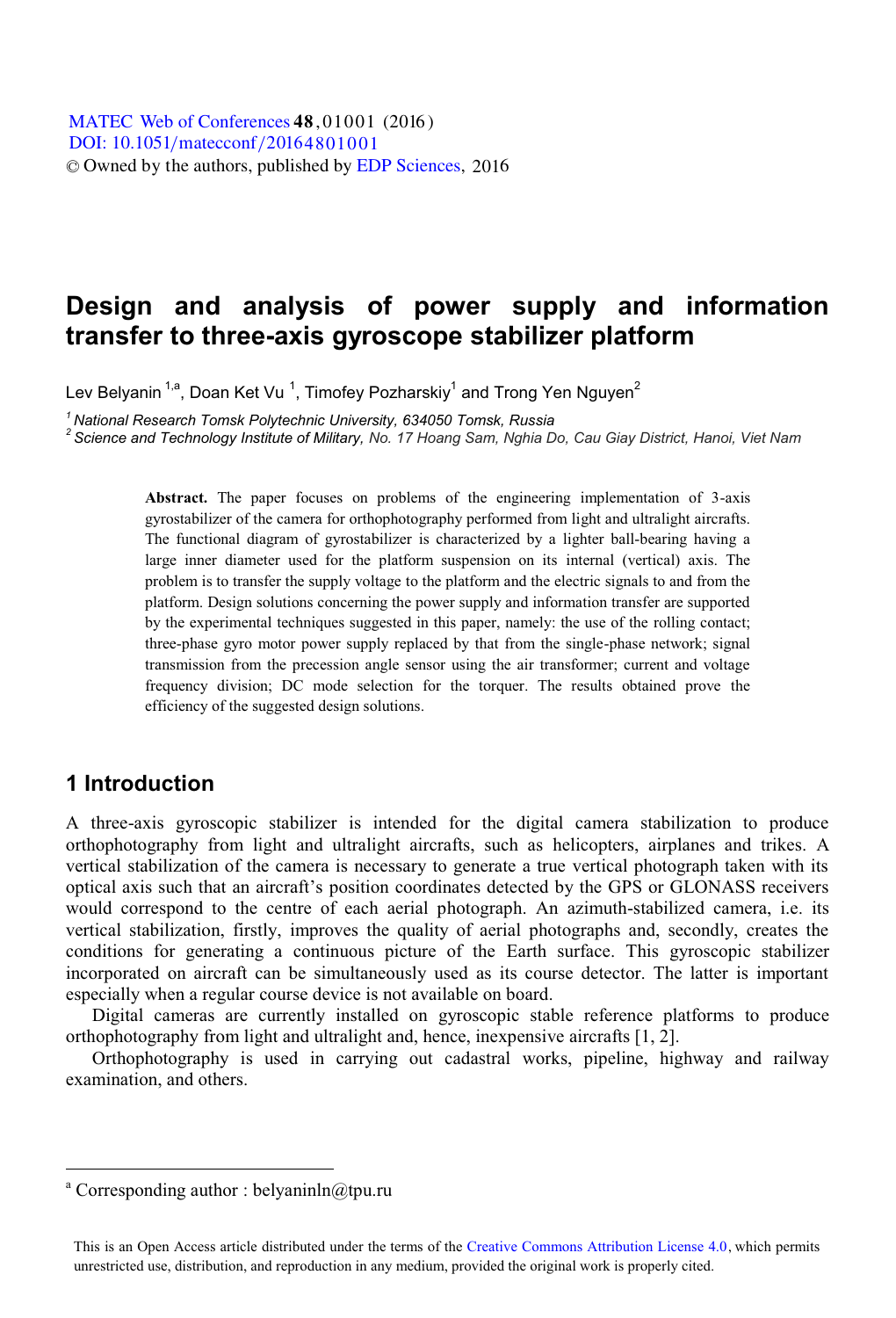## **2 Schematic of gyroscopic stabilizer**

The suggested gyrostabilizer is based on the principle of the powered gyroscopic stabilization using three restrained gyros having a ball-bearing suspension. The functional diagram of the gyrostabilizer is given in Figure 1 that does not include the camera.

The gyrostabilizer is characterized by the series stabilization circuit that stabilizes the internal frame of gimbal suspension using the two-gyro leveling system. A uniaxial stabilizer with the normal stabilized axis is placed on the internal frame. The platform suspensions are represented by the lighter ball-bearing having a large inner diameter.

In terms of the problem solution, this schematic is considered to be optimum due to the following reasons:

- to provide stabilization, only one restrained gyro should be placed on the platform. Thus, the residual space allows installing the camera;

- the camera lens is placed in the opening in the centre of the platform and available to an operator; - coordinate resolver is not required;

- a Y-shaped cantilever used in the capacity of the external frame allows reducing the weight and dimensions of stabilizer and clear a space from parts and units in front of the camera lens.



*P* – platform; *IF* – internal frame of gimbal suspension; *EF* – external frame of gimbal suspension; *G* – gyros; *AS* – angular direction sensors; *T* – torquers; – vectors of kinetic moment; *PS* – pendulum sensors; *A* – amplifiers; *TM* – torque motors; *MF* – magnetic field sensor; *S* – summer; *AP, AI, AE* – suspension axes of platform, internal and external frames, respectively; *FP* – flight path.

**Figure 1**. Functional diagram of gyrostabilizer.

In the stabilization channel of azimuth-stabilized platform, the gyrostabilizer is corrected by the magnetic field sensor placed beyond the gyrostabilizer.

The gyrostabilizer unit includes: gyrostabilizer proper; electronic assembly; magnetic field sensor in azimuth correction system.

The electronic assembly comprises the secondary power supply; power supply converter of gyros, angular direction sensors and torquers; torque motor amplifiers with correction circuits; azimuth correction system of the platform.

#### **3 Problem definition**

The gyroscopic syabilizer is desiged to operate at roll and pitch angles not exceeding 30 degrees. Therefore, flexible leads placed inside the hollow semi-axes of suspension are used on its axes of the external and internal frames. The angle of the platfrom rotation is not restricted relative to the internal frame, hence the flexible leads cannot be used on the platform suspension axis. In this case, sliding current collectors are conventionally used, which is a combination of slip rings placed on the axis of rotation and current collectors adjusted to them [3]. With a view to reduce the friction torque arising in this sliding current collector and increase its wear resistance, the diameter of slip rings is selected as less as possible (in real gyroscopic instruments, the diameter of slip rings comes to millimeter units in the best models of current collectors).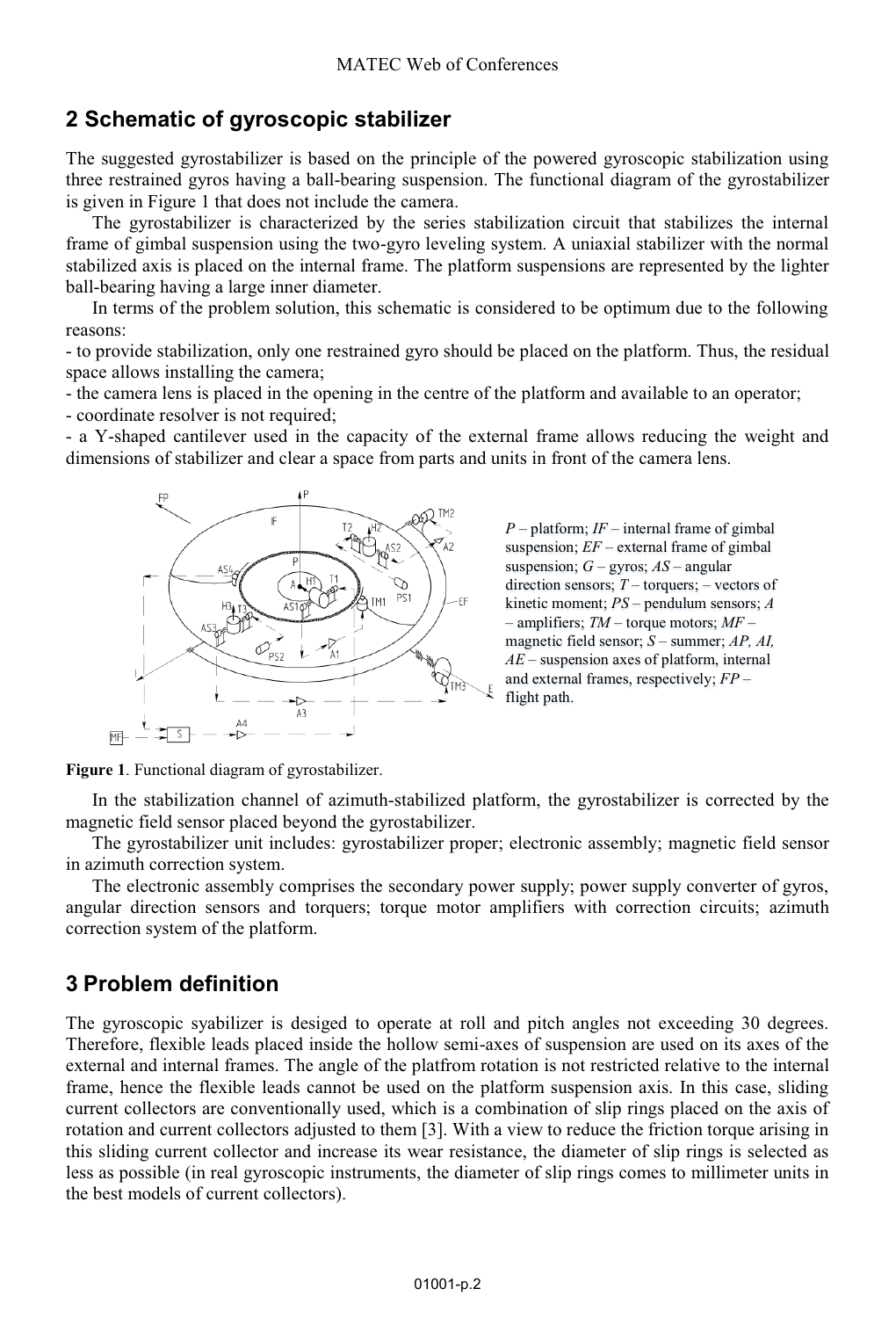Even a shallow analysis of the schematic presented in Figure 1, shows the impossibility of using sliding current collectors on the suspension axis of the platform due to the large diameter of slip rings and their large number. In case of the traditional materials and values of contact pressures used in the construction of the sliding current collectors, the slip ring diameter increased up to 130-150 mm enables the increase of the friction torque almost by an order. The friction torque in suspensions, sliding current collector, and torque motor gear is the main disturbing factor that reduces the accuracy of the azimuth-stabilized platform. Hence, the success in the whole project depends on the successful design solution of sliding current collectors.

This paper presents results of the development and investigation of the platform power supply, signal transmission from the platform to the gyrostabilizer base and from the internal frame to the platform.

#### **4 Main design solutions**

According to Figure 1, the restrained gyro is placed on the platform by the suspension axis of which the precession angle sensor and torquers are installed. Let us give the important characteristics of the gyro motor and sensors.

The asynchronous gyro motor operates on a 36V alternating current (AC) 400 Hz three-phase power supply.

The induction precession angle sensor has the exciting winding which operates on a 36VAC 400 Hz power supply.

The AC electromagnetic torquer has the exciting windings which also operate on a 36VAC 400 Hz power supply. AC voltage 400 Hz supplied to the control winding is phased with the voltage supplied to the exciting winding.

Since the exciting windings are supplied by voltages similar to that of the gyro motor, seven circuits of the current transfer are required to provide the functioning of the platform azimuthstabilizing and correcting channels.

Therefore, the authors suggest the following.

First, to provide only two circuits for the electric coupling between the platform and the internal frame. To implement one of them (case circuit), a ball-bearing of the platform suspension is suggested which can successfully perform this function due to the large number of balls. The second circuit is based on a rolling contact, i.e. an assembly comprising a ring with a large diameter and a roller adjusted to it. This roller is bound to be rotated in its supports with the minimum friction and has a proper electrical connection with its holder. These circuits provide the simultaneous of 36VAC 400 Hz single-phase and direct current (DC) power supply for the torquer control. It is advisable to use coupling capacitors and inductors to provide the efficient frequency division of AC and DC supply voltage.

Second, the gyro motor three-phase power supply is advisable to replace by an AC single-phase power supply using a phase-shifting capacitor. The experience of this application is described in works [4, 5, 6].

Third, to provide DC operation for the torquer to allow the exciting winding to operate on a DC rectifier. The latter is placed on the platform. Experiments show that the operation of this DC electromagnetic torquer is much better than that on AC supply.

Fourth, the wireless transmission system should be used to transmit the AC output signal from the angular direction sensor to the base of the torque motor amplifier and then to its input.

The description of the experimental facility designed and manufactured to prove the efficiency of suggestions and their experimental studies is given in Section 5.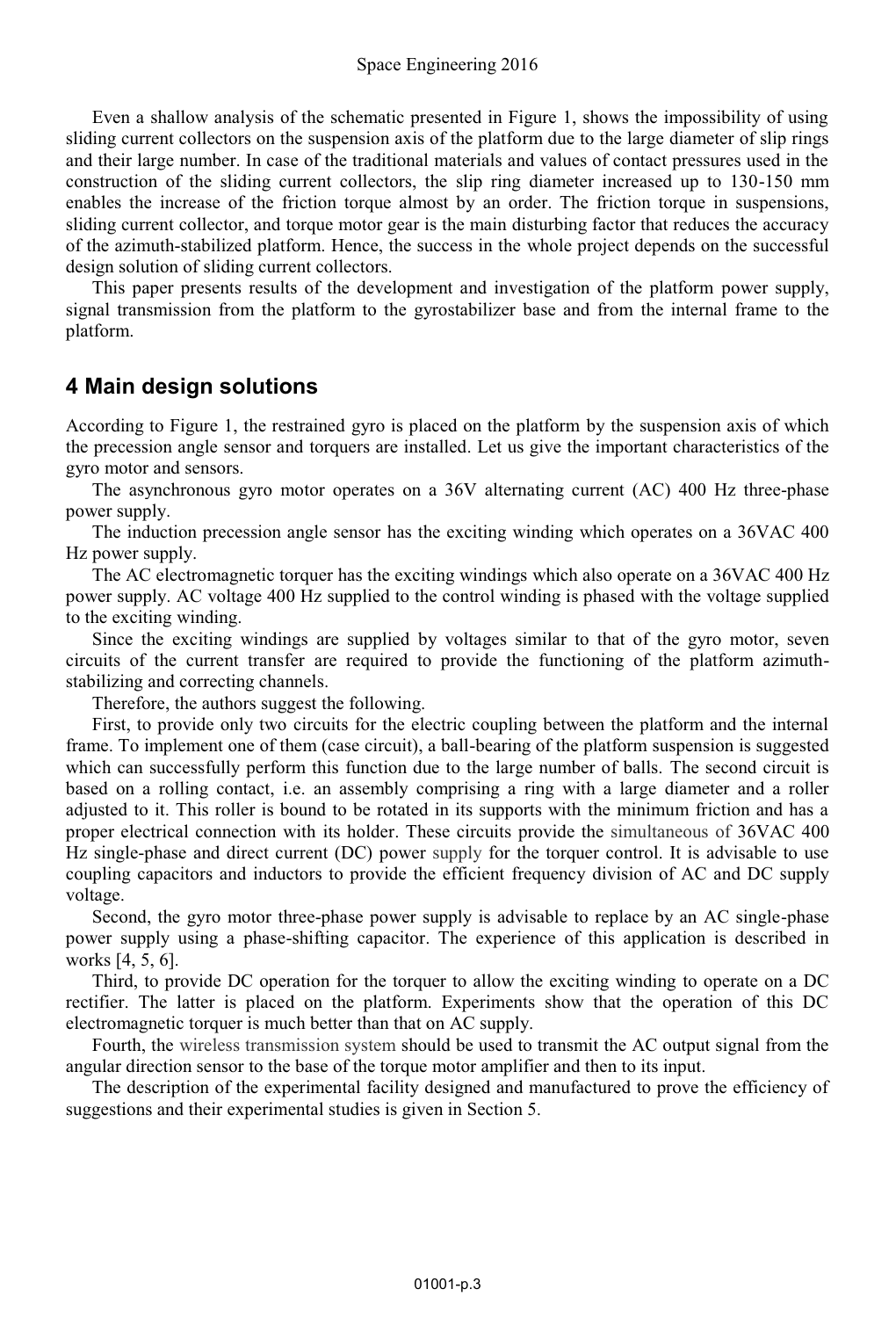### **5 Experiments**

Figure 2 presents the electric schematic diagram of the experimental facility intended for the investigation of the rolling contact with the frequency division of supply voltage and control signals transmitted.

Low resistor  $R_a$  is series-connected to the control winding of the torquer and intended for the oscillographic measurements of the current in this winding, including the control current variable.

The experimental facility is based on a tilt stand the platform of which arranges the slip ring, restrained gyro with the angular direction sensor and the torquer, and cells arranged in accordance with the electric schematic diagram shown in Figure 2.

The roller is mounted in the arm-holder of the journal bearing. The slip ring, roller, and its holder are made of the type LS-59-1 brass. The diameters of the slip ring contact surface, the roller, and the pivot of the journal bearing are respectively 220, 10, and 2,5 mm. The roller is adjusted to the slip ring by the arm-holder also mounted to the journal bearing and a spring on the support. The spring force is screw-adjusted.

Allowing for the active power generation, transmission coil TC was replaced by its equivalent – a fixed resistor.

Experimental research is aimed at the detection of:

- the contact resistance of the sliding current collector at different rotation rates of the platform and different forces of adjusting the roller to the slip ring;

- the quality of the frequency division of AC and DC supply voltage of the torquer and optimization of the network parameters;

- currents and voltages at the representative points of the diagram.



**Figure 2.** Electric schematic diagram of the experimental facility intended for the rolling contact investigation.

To detect the contact resistance *Rc*, the direct current is passed through the sliding current collector, while the loss of voltage  $U_c$  is registered by an oscillograph (Fig. 3). In case the current *I* is constant, the input voltage  $U$  will be proportional to the contact resistance  $R_c$ .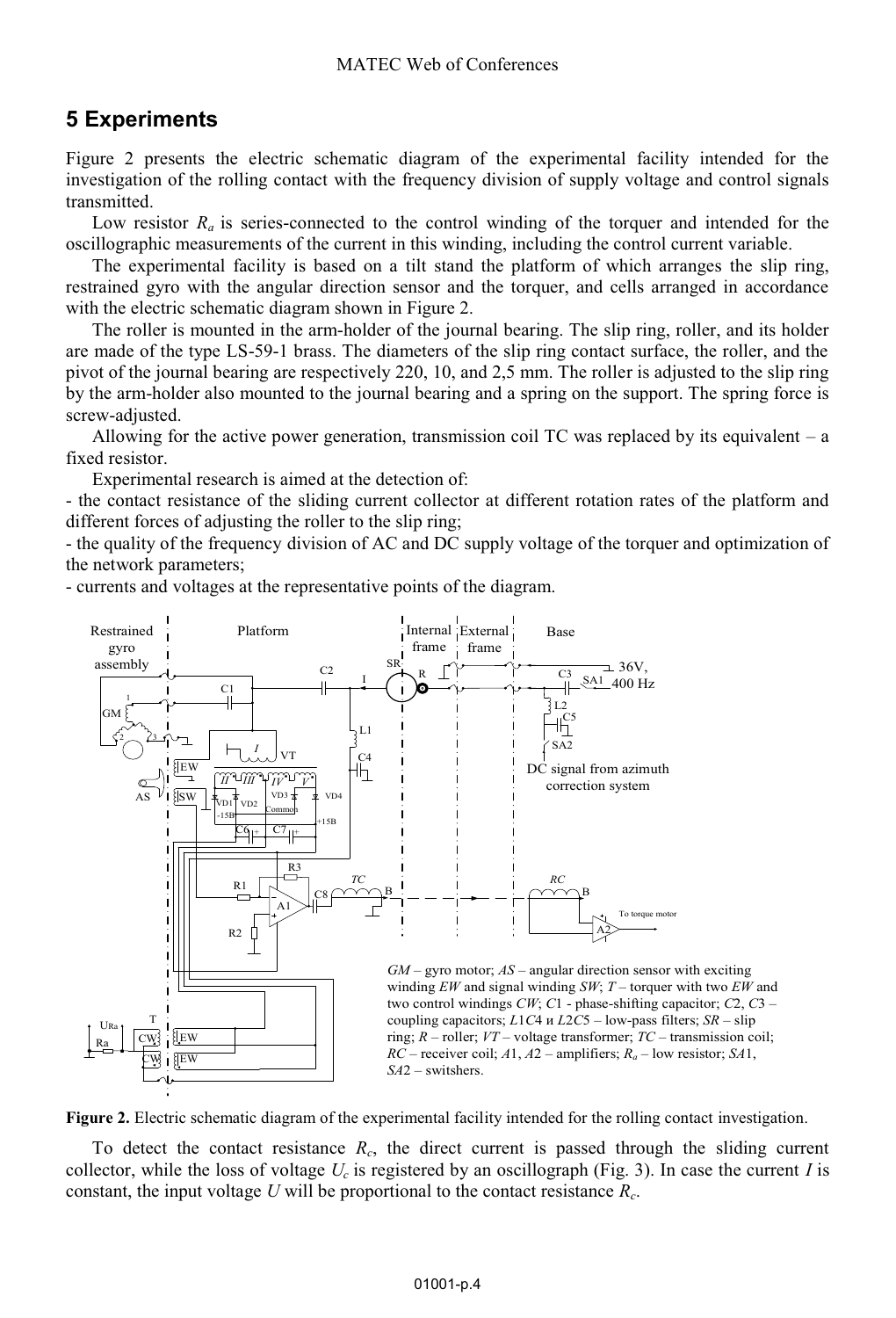

**Figure 3**. Schematic of contact resistance.

In order to provide the direct current passing through the sliding current collector, i.e. its supply from the current generator, the high output voltage U is used. The load resistor  $R_i$  is seriesly connected to the circuit. Voltage  $U_c$  is then obtained from

$$
U_c = \frac{U}{R_i + R_c} \cdot R_c \,. \tag{1}
$$

Since  $R_l \gg R_c$  then

$$
R_{\rm c} \approx \frac{R_{\rm l}}{U} \cdot U_{\rm c} \tag{2}
$$

The type GUA-2D gyro unit is used in the experimental facility. The following experimental parameters are used: 1 μF phase-shifting capacitance *C*1; 50 μF coupling capacitance *С*2; 44 μF coupling capacitance *С*3; *L*1=*L*2=5 H inductance of filter inductor; *С*4=*С*5=9,4 μF filter capacitance.

At voltage  $U = 62$  V (Fig. 3) supplied through the load resistor of  $R_1 = 280$  ohm,  $I = 0,22$  A. The contact resistance is detected at different values of the adjustmnet force and different rates of the platform rotation. Figure 4 presents the oscillogram of the contact resistance that reflects its behavior in time during the platform rotation. For comparison, Figure 4 contains the curve of the static contact resistance *Rst.*



**Figure 4.** Contact resistance curves.

Research findings are given in Table 1 that includes the following notations: *F* – adjustment force;  $R_{st}$  – static contact resistance;  $\omega$  – angular rate of rotation of the slip ring;  $R_{min}$  and  $R_{max}$  – minimum and maximum contact resistances within the range of which the slip ring is changed at its rotation.

According to Table 1, the slip ring rotation increases the contact resistance by  $1.7 \div 2.6$  times depending on the values of the adjustment force and the angular rate of rotation. The quality of contact is enhanced with the increase of the adjustment force and the decrease of the angular rate of rotation.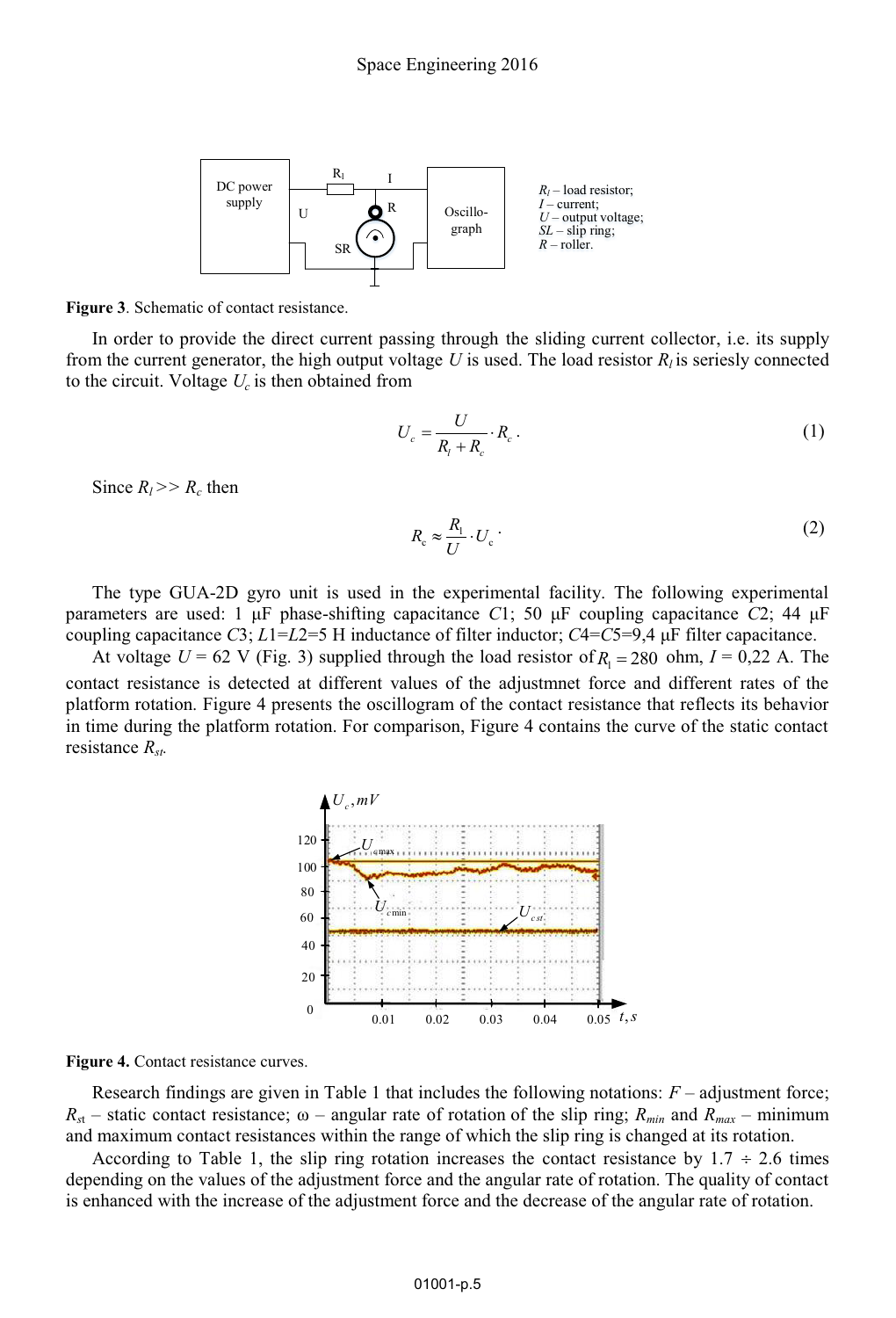During the ring rotation, the contact resistance ranges between  $0.05\div0.1$  ohm that is quite acceptable in terms of the given problem solution.

| $F, G_s$ | $R_c$ , ohm | ω, dps | $R_{min}$ , ohm | $R_{max}$ , ohm | $\Delta R_c$ , ohm |
|----------|-------------|--------|-----------------|-----------------|--------------------|
| 100      | 0.385       | 20     | 0.873           | 0.946           | 0.073              |
|          |             | 60     | 0.914           | 0.986           | 0.073              |
|          |             | 120    | 0.914           | 0.986           | 0.073              |
| 150      | 0.287       | 20     | 0.568           | 0.623           | 0.055              |
|          |             | 60     | 0.586           | 0.677           | 0.091              |
|          |             | 120    | 0.718           | 0.827           | 0.109              |
| 200      | 0.280       | 20     | 0.464           | 0.536           | 0.073              |
|          |             | 60     | 0.464           | 0.555           | 0.091              |
|          |             | 120    | 0.518           | 0.609           | 0.091              |
| 250      | 0.250       | 20     | 0.446           | 0.518           | 0.073              |
|          |             | 60     | 0.436           | 0.546           | 0.109              |
|          |             | 120    | 0.505           | 0.596           | 0.091              |
| 300      | 0.254       | 20     | 0.427           | 0.482           | 0.055              |
|          |             | 60     | 0.500           | 0.555           | 0.055              |
|          |             | 120    | 0.500           | 0.573           | 0.073              |
| 350      | 0.236       | 20     | 0.418           | 0.473           | 0.055              |
|          |             | 60     | 0.455           | 0.509           | 0.055              |
|          |             | 120    | 0.486           | 0.541           | 0.054              |

**Table 1.** Experimental findings for contact resistance.

Investigations of the power supply system of the gyro motor and other devices located on the platform shown in Figure 3, show the efficiency of design solutions implemented in the experimental facility.

Thus, the starting time of the gyro motor comes to 2 min and 55 s. The total consumption of the current passing through the sliding current collector is 0.22 А. Voltage losses on the coupling capacitors *С*2 and *С*3 are 1 and 1.3 V respectively. The current variable, i.e. an interference in the control winding of the torquer, is 0.247 mA at 10 mA, the maximum design value of the current correction.

### **6 Design and investigation of wireless transmission system**

According to the functional diagram of gyrostabilizer, the signal transmission from the precession angle sensor placed on the platform is bound to be arrived to the input of the amplifier of the torque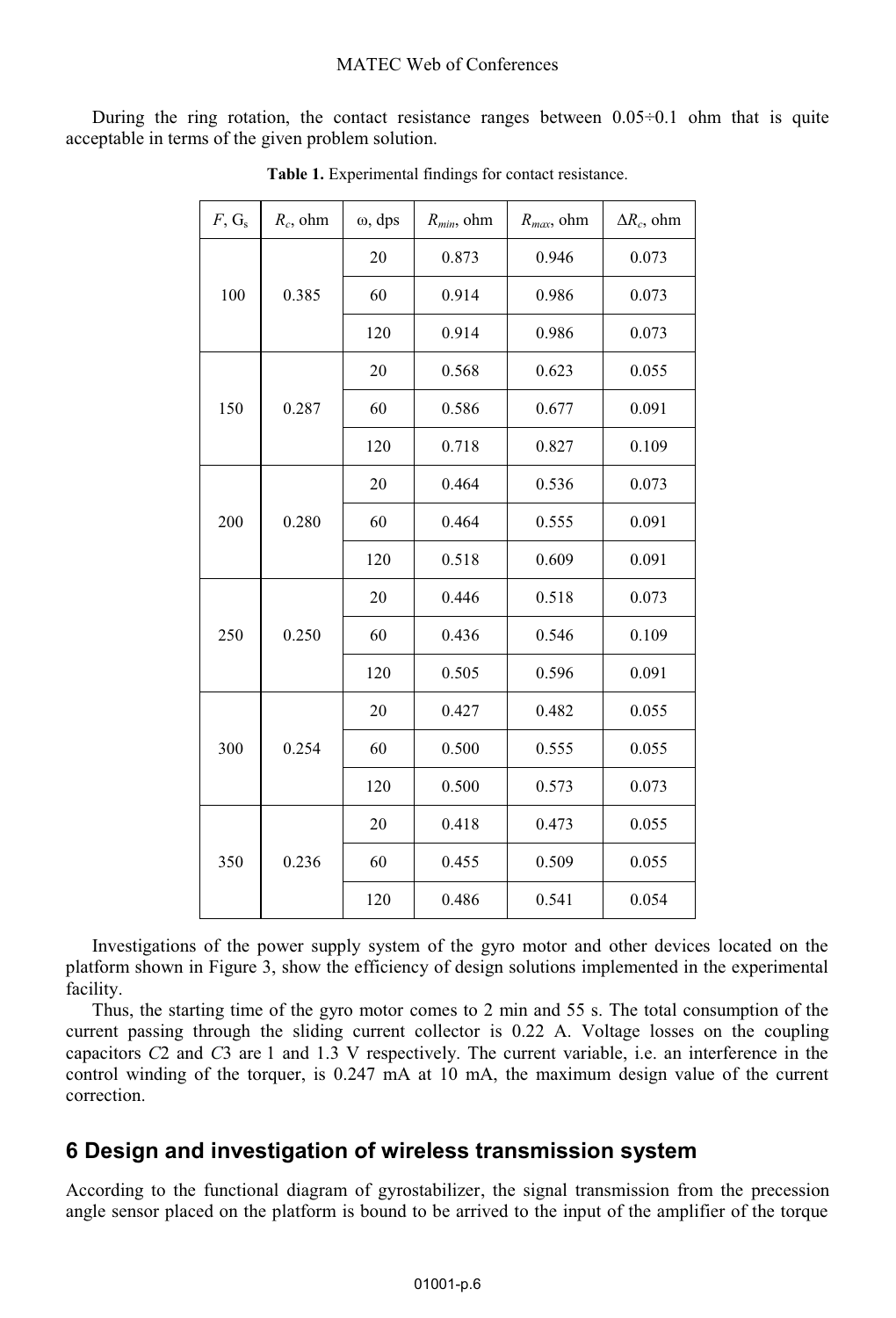motor incorporated in the electronic assembly. The signal is transmitted from the platform to the base by means of the wireless transmission system, and further to the electronic assembly across the wire.

The following wireless transmission techniques are known: radio channel, optical channel, acoustic channel, variable magnetic field. The selection of the in-depth analysis technique and investigations was conditioned by the fact that the transmitted signal is an amplitude-modulated AC signal at 400 Hz carrier frequency.

The main requirements for the wireless transmission are as follows:

- stability of the transmission factor;

- no signal distortion;

- noiseimmunity;

- easiness of implementation in particular conditions.

The latter teqchnique was selected for further investigations. It is based on the use of the mutual induction of the transmission and receiver coils situated next to each other [7, 8]. The transmission coil placed on the gyrostabilized platform, accepts the enhanced signal from the precession angle sensor. The receiver coil placed on the gyrostabilizer base, generates the electromotive force that can be obtained from [9]:

$$
e_2 = -\frac{d}{dt}(L_2 \cdot i_2 \pm M \cdot i_1), \qquad (3)
$$

where  $e<sub>2</sub>$  is the electromotive force in the receiver coil;  $L<sub>2</sub>$  is the induction in the receiver coil; *M* is the mutual induction of coils;  $i_1$  and  $i_2$  are currents passing through coils.

In (3), the second component is the electromotive force of transformation, while the second is the electromotive force of self-induction. In case of a rather high input resistance of the amlifier, the first component is neglected.

Thus, the properties of the wireless transmission system mostly depend on the value and stability of the mutual induction of coils.

The induction depends on the geometry and the number of turns in both transmission and receiver coils, their mutual arrangement, and the environmetal conditions under which the variable magnetic field propagates, i.e. magnetic permeability and electrical conductivity.

The stability of the transmission factor in the wireless transmission system determines the stability of the transmission factor in the open circuit of stabilization loop in azimuth that ensures the accuracy of the system stabilization and consistency.

Theoretical studies and quantification of the different factors affecting the value of the mutual induction turned to be inefficient. Therefore, much experimetal research has been carried out into the following issues:

- to arrange the transmission and receiver coils in the gyrostabilizer such that to provide the minimum dependence between the mutual induction and the spatial position of the platform and gyrostabilizer base;

- to study the effect on the system operation exerted by metal parts and assemblies of gyrostabilizer that are situated nearby the transmission and receiver coils;

- to determine the value of the output resistance of the system as a source of signal.

To solve the first problem, a transmission coil and two variants of receiver coils were designed and manufactured.

The transmission coil was designed allowing for its mount position, i.e. on the platform under the ball-bearing suspension, close to it. The physical configuration of this coil is given in Figure 5.

The first variant of the receiver coil is a combination of four coils with series and cumulative connection placed on the base on the edge of the opening that gives the camera a field of view. The idea is to properly arrange the coils, thereby lowering the dependence between the total electromotive force of coils and the rotation of the transmission coil relative to the base. It is supposed that while the mutual induction of a receiver and a transmision coil increases at rotation, the induction of another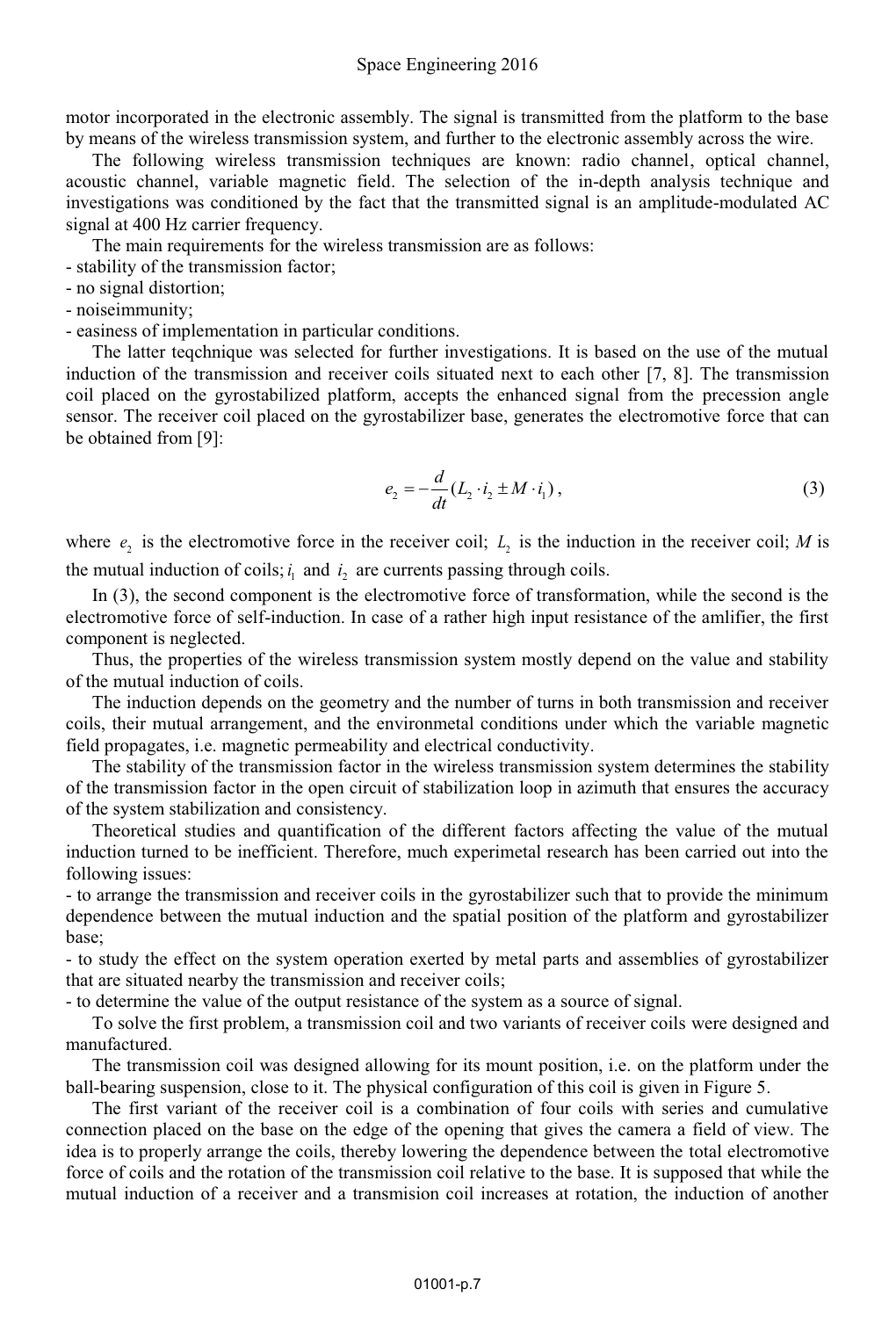coil placed on the other side of the opening decreases and *vice versa*. At the same time, this experiment shows the optimum coil arrangement relative to the base and the radius of the opening.



**Figure 5.** General view of the tilt stand and a set of coils.

The second variant of the receiver coil implies its increased diameter such that the total magnetic flux created by the transmission coil and tying the turns of the receiver coil, would less depend on the relative angular oscillations of coils. In Figure 5, it is the self-supported coil 5. The coil parameters are given in Table 2.

| Coil types        | Winding wire<br>diameter, mm | Number<br>of turns | Inner diameter<br>of coil, mm | Resistance, ohm | Induction, mH |
|-------------------|------------------------------|--------------------|-------------------------------|-----------------|---------------|
| Transmission coil | 0,4                          | 172                | 109,3                         | 9,1             | 6,82          |
| Coil 1            | 0,1                          | 650                | 30,3                          | 155             | 19,1          |
| Coil 2            | 0,1                          | 650                | 30,3                          | 156             | 19,1          |
| Coil 3            | 0,1                          | 650                | 30,3                          | 159             | 19,7          |
| Coil 4            | 0,1                          | 650                | 30,3                          | 155             | 19,1          |
| Coil 5            | 0,14                         | 150                | 310                           | 216             | 34,1          |

**Table 2.** Parameters of coils.

Experiments on the optimization of the wireless transmission system are carried out using the uniaxial tilt stand shown in Figure 5. The transmission coil is mounted to the disk made of nonmagnetic and non-conductive material. The disk, in turn, is mounted to the platform of the tilt stand. Receiver coils arranged on the support are also made of non-magnetic and non-conductive material. The distance between the transmission coil and the support is 240 mm that is equal to the distance between the coil and the gyrostabilizer base. Harmonic voltage 400 Hz is supplied to the transmission coil. The voltage of 3V is selected to provide 1W power generated by the coil. This voltage is constant. Receiver coils transmit voltage to the oscillograph and the AC electronic millivoltmeter. In each experiment, the transmission factor  $F$  is obtained as the ratio between the real value of voltage  $U_2$ of receiver coils and that of the transmission coil:

$$
F = \frac{U_2}{U_1} \,. \tag{4}
$$

The transmission factor variation is presented in Figure 6 and has the following conditions. Four coils 1–4 shown in Figure 5, have a series and comulitive connection. The coil planes have different angles  $\alpha$  of inclination relative to the support. The coils are mounted to the support in the centres of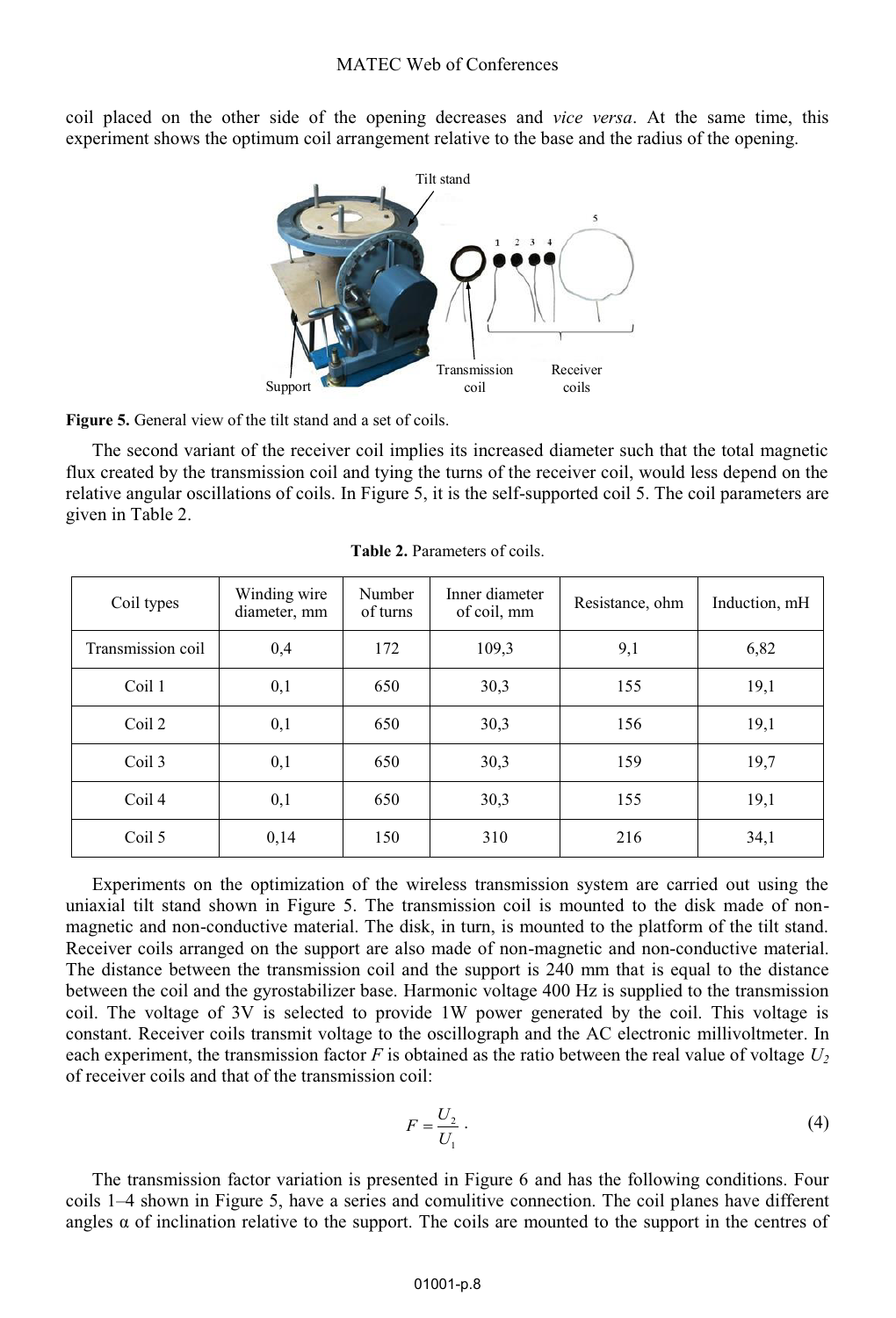the four sides of the square. The square side equals to the diameter of the opening in the centre of gyrostabilizer. At a change in the angle of inclination of coils, their axes stay in the plane normal to the support that contains the opening axis.

The maximum value of transmission factor and its maximum independence of the angle of inclination  $\beta$  of the transmission coil are acheved at  $\alpha = 90^{\circ}$ , i.e. at the normal position of planes of coils 1-4 relative to the support. Then, the maximum change in the transmission factor is 4,2% at  $\beta$ angle of inclination ranging within  $\pm 30^\circ$ .



**Figure 6**. Transmission factor curves.

Experiments conducted for the self-supported coil 5 coaxially mounted to the support opening show the great stability of the transmission factor as well as its greater value. Its maximum changes come to 3,4% at β angle of inclination within the same range.

Since the second variant of the system with the self-supported coil provides the stability of transmission factor and is easier in its implementation, it is used in further experiments.

The dependence between the receiver coil voltage and the load current is obtained allowing to detect the internal resistance of the wireless transmission system as 222 ohm. In this experiment, the power supply has a low internal resistance. In case the transmission coil is supplied by the amplifier of the angular direction sensor, the internal resistance rather increases.

The experimental studies of the wireless transmission system are accomplished by the estimation of its behavior affected by metal parts and assemblies arranged nearby the transmission and receiver coils and between them.

As is known [10], the interaction between the variable magnetic field and metal is conditioned by the field frequency and metal properties, such as magnetic permeability and electrical conductivity. Magnetic permeability modifies the nature of the field/metal interaction at zero and low frequency. Magnetic field permeates through metal and becomes stronger in it. In this case metal acts as a magnetic circuit. At medium and high frequencies the nature of this interaction changes, and electrical conductivity becomes increasingly important. The variable magnetic field enables the electromotive force in metal mass resulting in eddy currents. The latter create their own variable magnetic field that interacts with the external field, therby weakening it in metal mass and strengthening beyond it.

In other words, the variable magnetic field created by the transmission coil is affected by any metal parts and assemblies that can lead to the change of transmission factor of the wireless system or unwanted phase shift between the voltage supplied to the transmission coil and that released by the receiver coil.

A ball-bearing with a large diameter is placed on the transmission coil side opposite to the receiver coil, that is used for the platform suspension. The transmission factor then decreases by 12%.

Two steel sheets of  $\approx 0.5 \text{ kg}$  mass each are placed on the support nearby the reciever coil. The transmission factor then decreases by almost the same percentage.